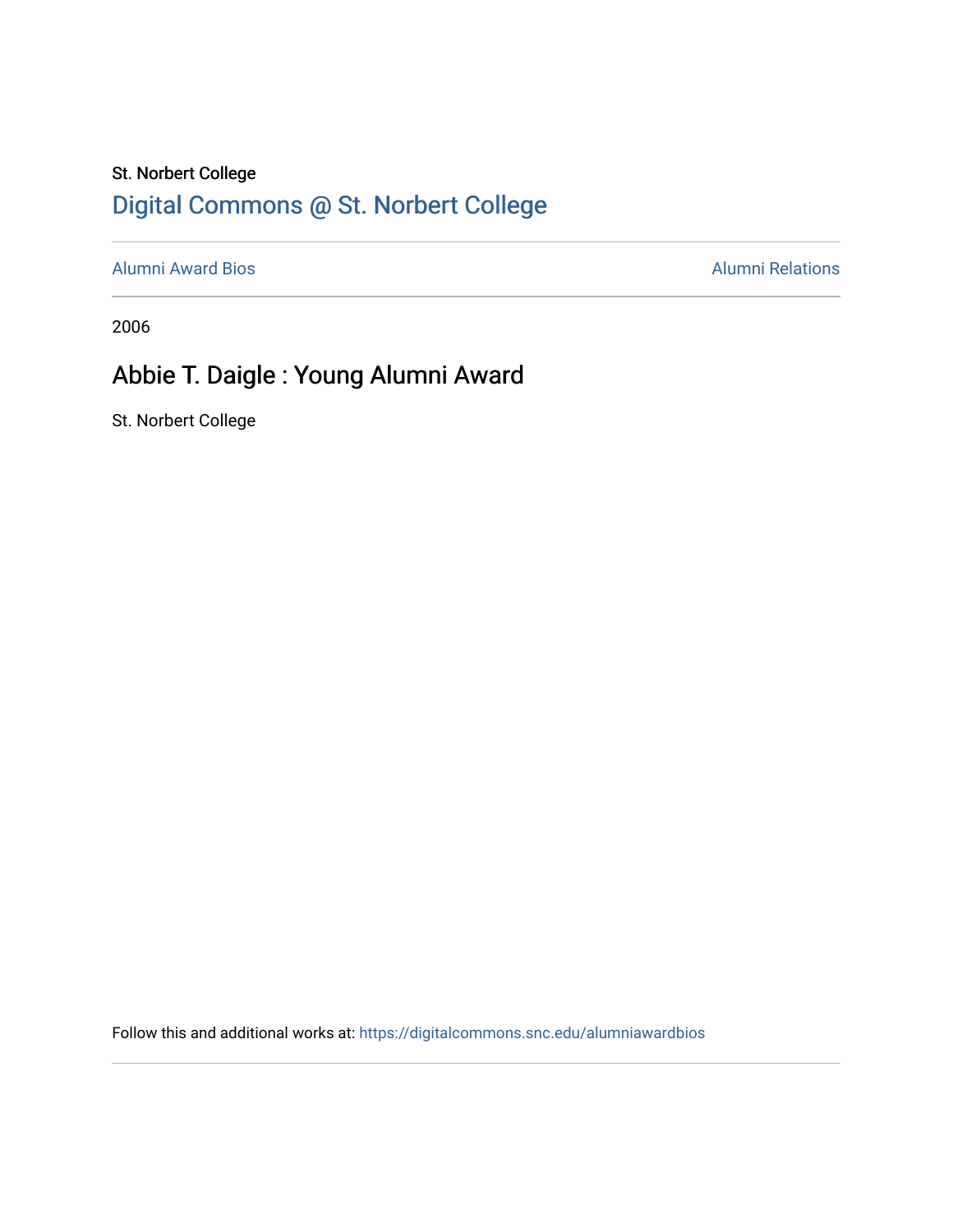

[Alumni](https://www.snc.edu/alumni/) [Alumni Awards](https://www.snc.edu/alumni/awards/) 2006 Young Alumni Award A

#### [Alumni](https://www.snc.edu/alumni/index.html)

[Events & Reunions](https://www.snc.edu/alumni/event/index.html) [Behind the Arch](https://www.snc.edu/alumni/event/behindthearch/) [Benefits and Services](https://www.snc.edu/alumni/benefits.html) [Get Involved](https://www.snc.edu/alumni/getinvolved.html) [Give to SNC](http://giving.snc.edu/) [Alumni Awards](https://www.snc.edu/alumni/awards/index.html) [Past Recipients](https://www.snc.edu/alumni/awards/recipients.html) [Knight Lights](https://www.snc.edu/alumni/knightlights/index.html) [Alumni-Owned](https://www.snc.edu/alumni/directory/index.html) [Businesses Network](https://www.snc.edu/alumni/directory/index.html) [Alumni Board](https://www.snc.edu/alumni/alumniboard.html) [Student Alumni](https://www.snc.edu/alumni/saa.html) [Ambassadors](https://www.snc.edu/alumni/saa.html) [Staff](https://www.snc.edu/alumni/contactus.html)

# 2006 Young Alumni Award Abbie T. Daigle '02

Valedictorian of her class at Rice Lake (Wis.) High School, Summa Cum Laude graduate of St. Norbert College, and included in Who's Who Among Students in America, Abbie Daigle's resume is that of someone who we all would expect to continue in graduate school, medical or law school, or be in a high-powered job.

Well, "high-powered" describes Abbie's life, but perhaps the old civil rights motto, "All power to the people," best describes her post-graduate commitment to serving the needs of the most unfortunate among us – the poor, the homeless, the hungry, the sick, etc. Abbie's concern for others began, like the concern of so many St. Norbert students, while she was a student here.

On campus, Abbie was involved at Old St. Joseph Parish as a music minister, Eucharistic minister, minister of the altar and minister of the word. The Peace and Justice Center, in particular, helped her learn the difference between service and justice, and then apply what she had learned through retreats, voluntary activities on campus, and a trip to Cuernavaca, Mexico, where she took part in the Cuernavaca Center for Intercultural Dialogue on Development. Her experiences in Cuernavaca made her an even greater activist on campus and after graduation. As Abbie says, her experiences in class and through her campus involvement "shaped the person I am today and gave me the tools and confidence to live my life well."

Since leaving St. Norbert College, Abbie has worked as a volunteer with a number of service organizations. Currently, she is a full-time Franciscan volunteer minister at St. Francis Inn, Philadelphia. Here she runs a soup kitchen, thrift store and women's center; prepares and serves meals; plans prayers, masses and reflections; and daily attends to a myriad of physical and spiritual needs of hundreds of guests and volunteers. Her service to others has included working with women and children in transitional housing with life skills, after-school and summer programs, and providing support at a drop-in center for homeless and addicted women.

An earlier stint with the Diocese of Superior's Office of Religious Education and Youth Ministry involved talking with young people, training catechists, taking youth on retreats and finding creative ways to make religious education relevant for students in the diocese.

In her present position, Abbie tries to live simply, to make clear that life in an abandoned, forgotten place like inner city Philadelphia is dignified, that the people she ministers to are children of God, and that all people are interconnected. Her motto remains, "Love God through loving others."